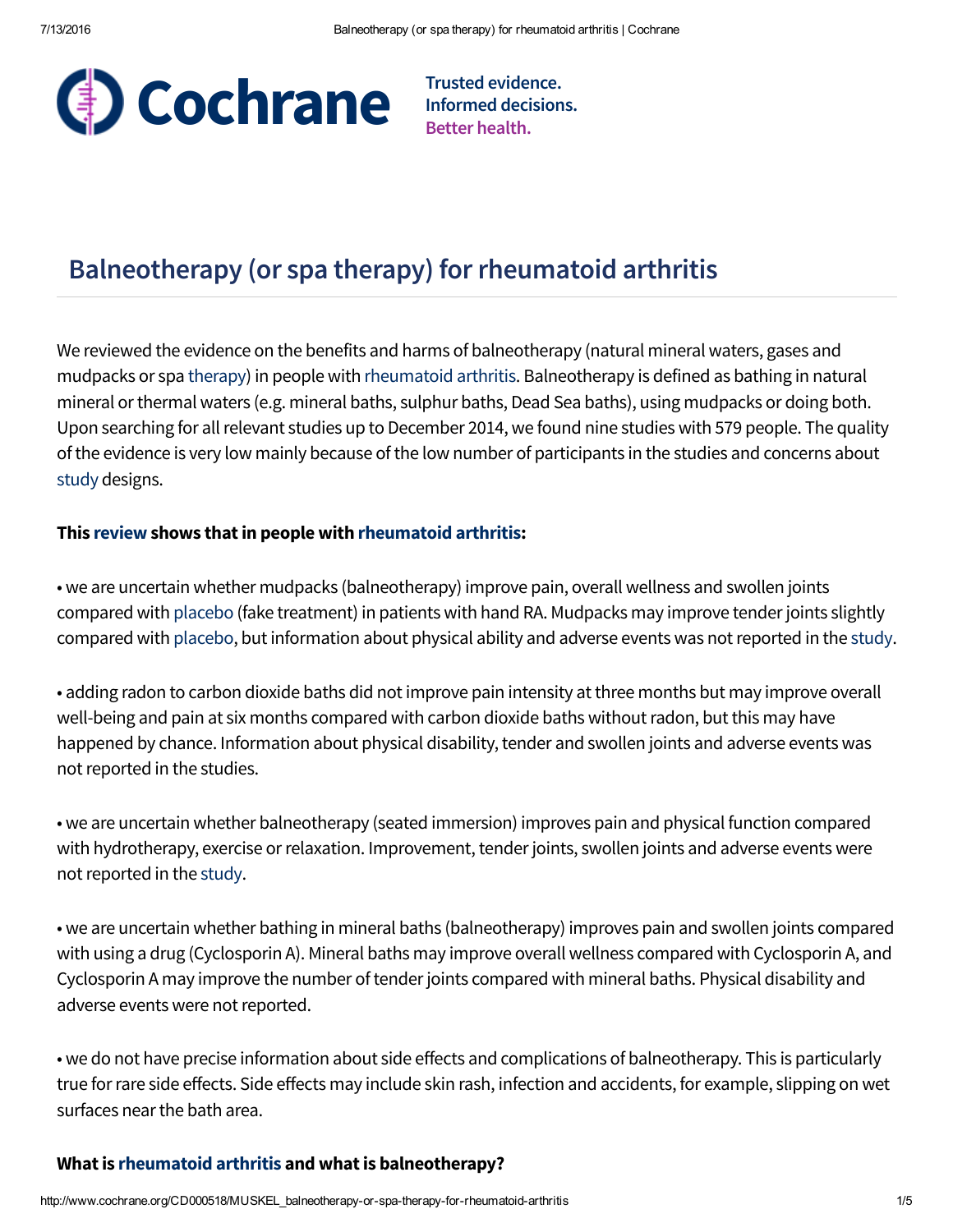When you have rheumatoid arthritis (RA), your immune system, which normally fights infection, inflames the lining of your joints, making them painful, stiff and swollen. The small joints of your hands and feet are usually affected first. No cure for RA is known at present, so treatments aim to relieve pain and stiffness while improving your ability to move.

Balneotherapy (bathing in water) is a type of therapy that aims to reduce pain and improve daily functioning. Balneotherapy often takes place at centres with thermal baths or seawater baths.

## Authors' conclusions:

Overall evidence is insufficient to show that balneotherapy is more effective than no treatment, that one type of bath is more effective than another or that one type of bath is more effective than mudpacks, exercise or relaxation therapy.

Read the full abstract...

# Background:

No cure for rheumatoid arthritis (RA) is known at present, so treatment often focuses on management of symptoms such as pain, stiffness and mobility. Treatment options include pharmacological interventions, physical therapy treatments and balneotherapy. Balneotherapy is defined as bathing in natural mineral or thermal waters (e.g. mineral baths, sulphur baths, Dead Sea baths), using mudpacks or doing both. Despite its popularity, reported scientific evidence for the effectiveness or efficacy of balneotherapy is sparse. This review, which evaluates the effects of balneotherapy in patients with RA, is an update of a Cochrane review first published in 2003 and updated in 2008.

# Objectives:

To perform a systematic review on the benefits and harms of balneotherapy in patients with RA in terms of pain, improvement, disability, tender joints, swollen joints and adverse events.

# Search strategy:

We searched the Cochrane 'Rehabilitation and Related Therapies' Field Register (to December 2014), the Cochrane Central Register of Controlled Trials (2014, Issue 1), MEDLIINE (1950 to December 2014), EMBASE(1988 to December 2014), the Cumulative Index to Nursing and Allied Health Literature (CINAHL) (1982 to December 2014), the Allied and Complementary Medicine Database (AMED) (1985 to December 2014),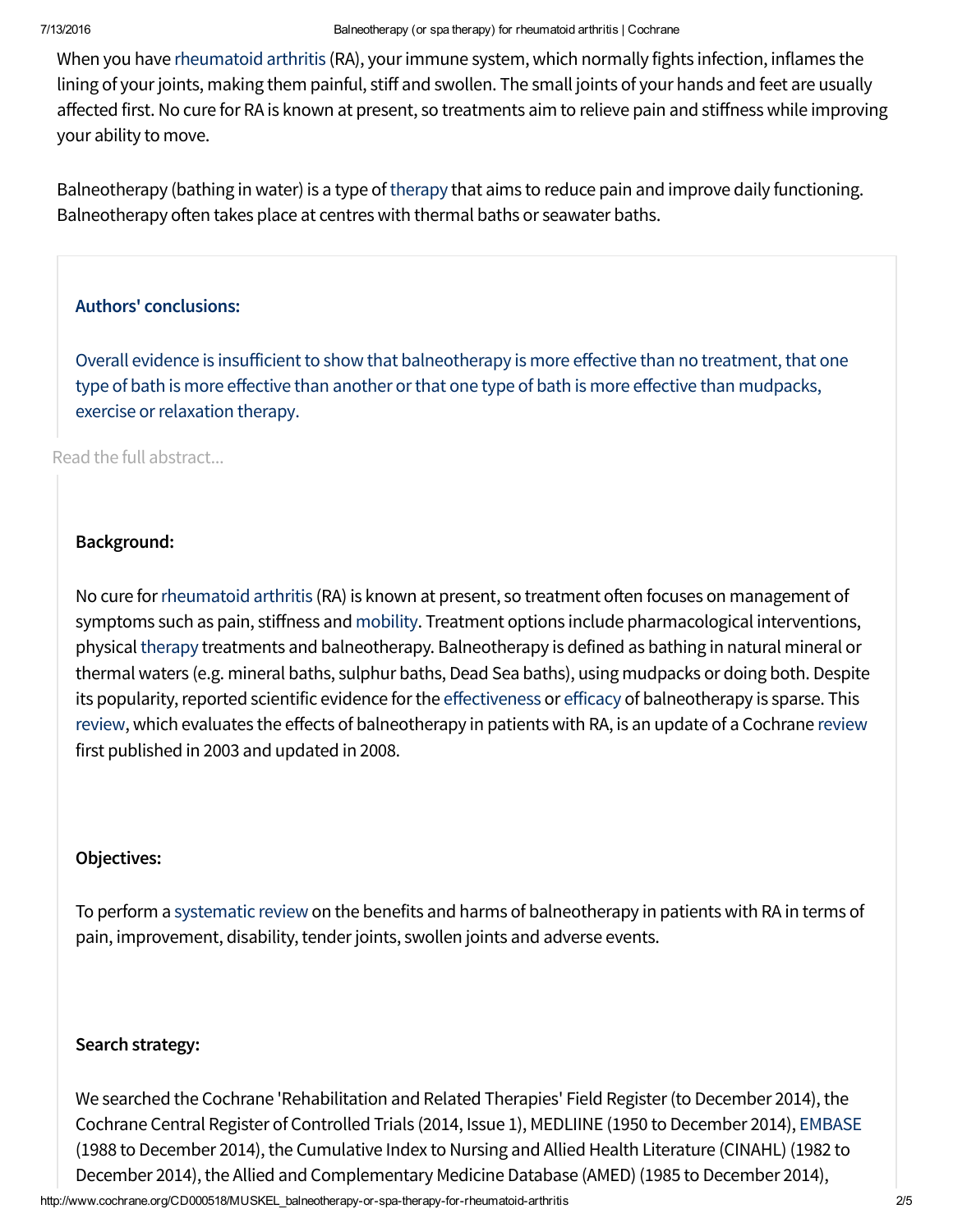PsycINFO(1806 to December 2014) and the Physiotherapy Evidence Database (PEDro). We applied no language restrictions; however, studies not reported in English, Dutch, Danish, Swedish, Norwegian, German or French are awaiting assessment. We also searched the World Health Organization (WHO) International Clinical Trials Registry Platform for ongoing and recently completed trials.

## Selection criteria:

Studies were eligible if they were randomised controlled trials (RCTs) consisting of participants with definitive or classical RA as defined by the American Rheumatism Association (ARA) criteria of 1958, the ARA/American College of Rheumatology (ACR) criteria of 1988 or the ACR/European League Against Rheumatism (EULAR) criteria of 2010, or by studies using the criteria of Steinbrocker.

Balneotherapy had to be the intervention under study, and had to be compared with another intervention or with no intervention.

The World Health Organization (WHO) and the International League Against Rheumatism (ILAR) determined in 1992 a core set of eight endpoints in clinical trials concerning patients with RA. We considered pain, improvement, disability, tender joints, swollen joints and adverse events among the main outcome measures. We excluded studies when only laboratory variables were reported as outcome measures.

# Data collection and analysis:

Two review authors independently selected trials, performed data extraction and assessed risk of bias. We resolved disagreements by consensus and, if necessary, by third party adjudication.

# Main results:

This review includes two new studies and a total of nine studies involving 579 participants. Unfortunately, most studies showed an unclear risk of bias in most domains. Four out of nine studies did not contribute to the analysis, as they presented no data.

One study involving 45 participants with hand RA compared mudpacks versus placebo. We found no statistically significant differences in terms of pain on a 0 to 100-mm visual analogue scale (VAS) (mean difference (MD) 0.50, 95% confidence interval (CI) -0.84 to 1.84), improvement (risk ratio (RR) 0.96, 95% CI 0.54 to 1.70) or number of swollen joints on a scale from 0 to 28 (MD 0.60, 95% CI-0.90 to 2.10) (very low level of evidence). We found a very low level of evidence of reduction in the number of tender joints on a scale from 0 to 28 (MD -4.60, 95% CI -8.72 to -0.48; 16% absolute difference). We reported no physical disability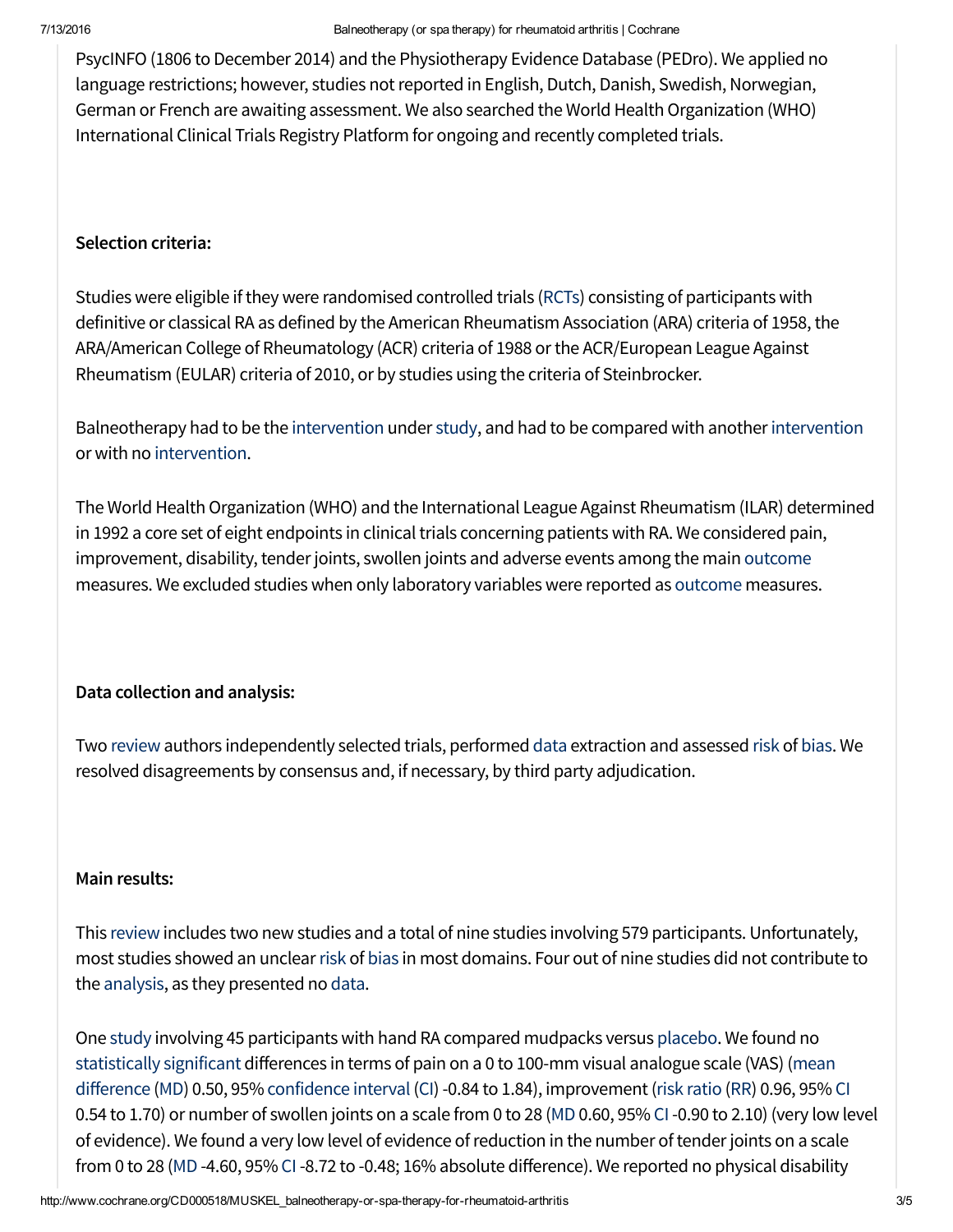and presented no data on withdrawals due to adverse events or on serious adverse events.

Two studies involving 194 participants with RA evaluated the effectiveness of additional radon in carbon dioxide baths. We found no statistically significant differences between groups for all outcomes at threemonth follow-up (low to moderate level of evidence). We noted some benefit of additionalradon at six months in terms of pain frequency (RR 0.6, 95% CI 0.4 to 0.9; 31% reduction; improvement in one or more points (categories) on a 4-point scale; moderate level of evidence) and 9.6% reduction in pain intensity on a 0 to 100-mm VAS (MD 9.6 mm, 95% CI 1.6 to 17.6; moderate level of evidence). We also observed some benefit in one study including 60 participants in terms of improvement in one or more categories based on a 4-point scale (RR 2.3, 95% CI 1.1 to 4.7; 30% absolute difference; low level of evidence). Study authors did not report physical disability, tender joints, swollen joints, withdrawals due to adverse events or serious adverse events.

One study involving 148 participants with RA compared balneotherapy (seated immersion) versus hydrotherapy (exercises in water), land exercises or relaxation therapy. We found no statistically significant differences in pain on the McGill Questionnaire or in physical disability (very low level of evidence) between balneotherapy and the other interventions. No data on improvement, tender joints, swollen joints, withdrawals due to adverse events or serious adverse events were presented.

One study involving 57 participants with RA evaluated the effectiveness of mineral baths (balneotherapy) versus Cyclosporin A. We found no statistically significant differences in pain intensity on a 0 to 100-mm VAS (MD 9.64, 95% CI-1.66 to 20.94; low level of evidence) at 8 weeks (absolute difference 10%). We found some benefit of balneotherapy in overall improvement on a 5-point scale at eight weeks of 54% (RR 2.35, 95% CI 1.44 to 3.83). We found no statistically significant differences (low level of evidence) in the number of swollen joints, but some benefit of Cyclosporin A in the number of tender joints (MD 8.9, 95% CI 3.8 to 14; very low level of evidence). Physical disability, withdrawals due to adverse events and serious adverse events were not reported.

#### Published:

11 April 2015

#### Authors:

Verhagen AP, Bierma-Zeinstra SMA, Boers M, Cardoso JR, Lambeck J, de Bie R, de VetHCW

#### Primary Review Group:

Musculoskeletal Group [\(http://musculoskeletal.cochrane.org\)](http://musculoskeletal.cochrane.org/)